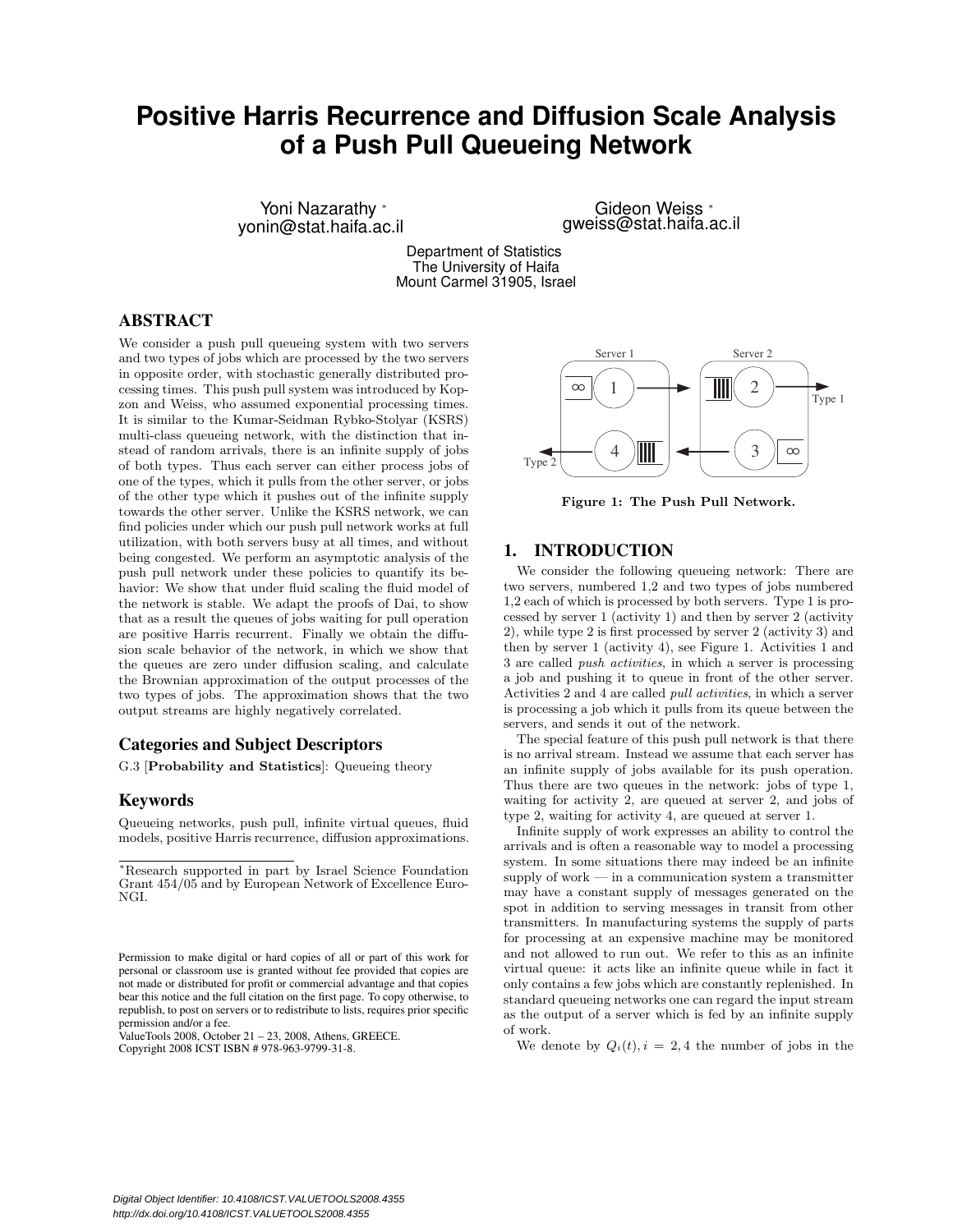two queues at time  $t$  (including the job in process), and by  $D_i(t)$ ,  $i = 1, 2, 3, 4$  the number of jobs that have completed activity i in the time interval [0, t]. When  $Q_4(t) > 0$ , server 1 can either pull, by serving a type 2 job from  $Q_4(t)$  or push, by serving a type 1 job from the infinite supply. When  $Q_4(t) = 0$  server 1 can still always push jobs of type 1. Hence, server 1 never needs to idle. Similarly for server 2.

What we show in this paper is that it is possible to find policies which never idle and yet keep the queues  $Q_i(t)$  stable. Assume that the long term average processing time for activity *i* is  $1/\mu_i$ ,  $i = 1, 2, 3, 4$ . Let  $\theta_i$ ,  $i = 1, 2, 3, 4$  be the long term fraction of time spent in activity  $i$ . If the system never idles then for server 1,  $\theta_1 = 1 - \theta_4$ , and for server 2,  $\theta_3 = 1 - \theta_2$ . Furthermore, if  $Q_i(t)$  are stable then their input and output rates are equal, so:  $\nu_1 = \nu_2 = \theta_1 \mu_1$  $\theta_2\mu_2$ ,  $\nu_3 = \nu_4 = \theta_3\mu_3 = \theta_4\mu_4$ , where  $\nu_i$  is the long term average rate of the departure process  $D_i$ ,  $i = 1, 2, 3, 4$ , and in particular  $\nu_2$  ( $\nu_4$ ) is the rate at which jobs of type 1 (type 2) leave the network. Solving the equations we get:

$$
\nu_1 = \nu_2 = \frac{\mu_1 \mu_2 (\mu_3 - \mu_4)}{\mu_1 \mu_3 - \mu_2 \mu_4}, \quad \nu_3 = \nu_4 = \frac{\mu_3 \mu_4 (\mu_1 - \mu_2)}{\mu_1 \mu_3 - \mu_2 \mu_4}.
$$

We now specify the policies which we use. We consider preemptive resume head of the line policies. We need to distinguish different cases:

- Inherently stable network: When  $\mu_1 < \mu_2$  and  $\mu_3 < \mu_4$ , service of each type of jobs alone, by its second server, is a stable single server queue. In this case the policy which we use is preemptive resume head of the line priority for pull activities 4 and 2 over push activities 1 and 3. We refer to this as Case 1, and to the policy as pull priority policy.
- Inherently unstable network: When  $\mu_1 > \mu_2$  and  $\mu_3 >$  $\mu_4$ , service of each type of jobs alone, by both servers results in an unstable single server queue. In this case priority to pull over push is unstable. A policy that works here is that while  $Q_2(t)$  is below some threshold level server 1 will push work to server 2, and server 1 will only pull from  $Q_4(t)$  when  $Q_2(t)$  is above the threshold, with a similar rule for server 2. We use a linear threshold to determine pull or push preemptive head of the line priority. We define a family of such policies, each determined by a pair of constants  $\kappa_1, \kappa_2$ which satisfy  $\kappa_1 > \frac{\mu_3}{\mu_1}, \kappa_2 > \frac{\mu_1}{\mu_3}$ :
	- Server 1: Priority to pull activity 4 over push activity 1 if  $0 < Q_4(t) < \kappa_1 Q_2(t)$ ,
	- Server 2: Priority to pull activity 2 over push activity 3 if  $0 < Q_2(t) < \kappa_2 Q_4(t)$ ,

We refer to this as  $Case 2$ , and to the policy as *linear* threshold policy, see Figure 2.

- **Unbalanced network:** If  $\mu_1 > \mu_2$  and  $\mu_4 > \mu_3$ , then server 2 has more work to do than server 1, for both types of jobs, and the network cannot be stable unless server 1 idles some of the time. Similarly for  $\mu_1 < \mu_2$ and  $\mu_4 < \mu_3$ . We will not consider this case any further in this paper.
- Completely balanced network When  $\mu_1 = \mu_2$  and  $\mu_3 =$  $\mu_4$  it is possible to find policies which work with full utilization of both servers, and which are rate stable,



Figure 2: The linear threshold policy for the inherently unstable network (Case 2).

i.e. they satisfy  $\nu_1 = \nu_2$  and  $\nu_3 = \nu_4$ , however these rates are not uniquely determined. We can choose  $0\leq$  $\theta \leq 1$ , and specify  $\theta_1 = \theta_2 = 1 - \theta_3 = 1 - \theta_4 = \theta$ , and use  $\nu_i = \mu_i \theta_i$  as nominal rate. As shown in [26], we can use an adaptation of the maximum pressure policy of Dai and Lin [7] to serve jobs of types 1 and 2 at these rates, under full utilization. However, the system will become congested, with expected  $O(\sqrt{T})$ jobs in the system at time  $T$ . We conjecture that this cannot be improved.

The structure of the paper is as follows: In Section 3 we define our stochastic model and primitive assumptions. In Section 4 we analyze the fluid limit model of this network under fluid scaling, and show that the fluid model is stable in both parametric cases under the corresponding policies. In Section 5 we assume i.i.d. processing times and formulate the network and policy as a Markov process. We then follow the proof method of Dai [6] to show that this Markov process is positive Harris recurrent, and so  $Q_2(t), Q_4(t)$  possess a stationary limiting distribution. In Section 6 we consider the output processes  $D_i(t)$  under diffusion scaling, and obtain a Brownian approximation.

To emphasize the novelty of our results we start with a preliminary discussion in Section 2, in which we outline known results about the well studied Kumar-Seidman Rybko-Stolyar (KSRS) network, and contrast them with the very different behavior of our push pull network.

Bibliographic note: The push pull network was introduced by Kopzon et al. [17, 18] who assumed exponential processing times. Infinite supply of work and infinite virtual queues are discussed in [1, 2, 12, 13, 26, 28].

# 2. PRELIMINARY DISCUSSION: COMPARING TO THE KSRS NETWORK

The Kumar-Seidman Rybko-Stolyar multi-class queueing network (c.f. Chapter 8 of [5] or Section 2.9 of [20]) differs from our push pull network in that instead of infinite supply of jobs there are two stochastic arrival streams of jobs of type 1 and of type 2, with long term average arrival rates  $\alpha_1, \alpha_3.$ 

In that case there are 4 queues  $Q_i(t)$  of jobs waiting for activities  $i = 1, 2, 3, 4$  in the network, and the offered loads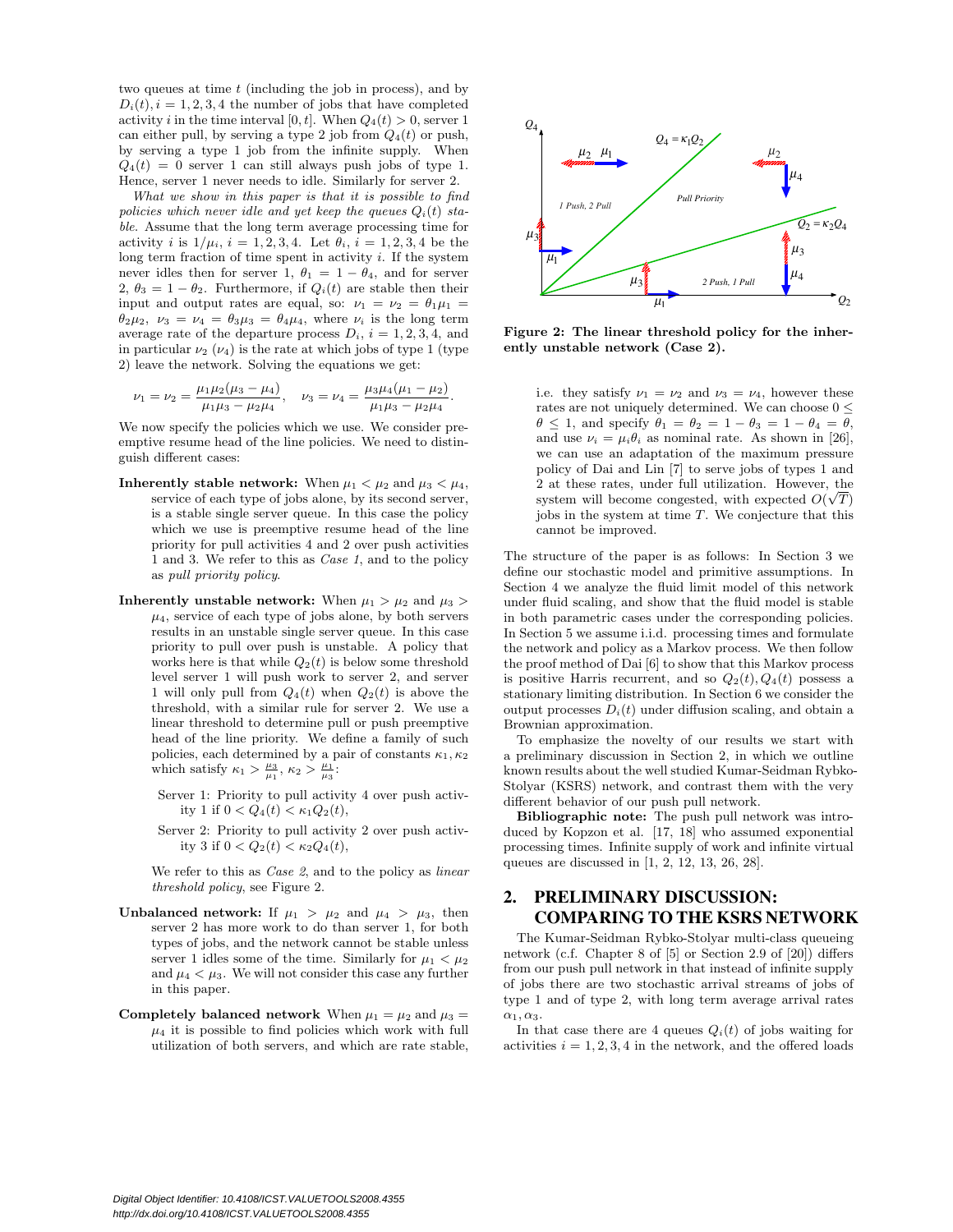for servers 1 and 2 are  $\rho_1 = \alpha_1/\mu_1 + \alpha_3/\mu_4$  and  $\rho_2 = \alpha_3/\mu_3 +$  $\alpha_1/\mu_2$  respectively. A necessary condition for stability is  $\rho_i < 1, i = 1, 2.$ 

The same two cases of parameters reappear: If  $\mu_1 < \mu_2$ and  $\mu_3 < \mu_4$  then  $\rho_i < 1$ ,  $i = 1, 2$  is sufficient for stability of the network under any work conserving (i.e. any non idling) policy. On the other hand, if  $\mu_1 > \mu_2$  and  $\mu_3 > \mu_4$ then  $\rho_i < 1$ ,  $i = 1, 2$  may not be sufficient for stability. In particular, there exist  $\gamma_i$  < 1 such that the last buffer first served policy, which gives priority to the pull activities 2 and 4, will not be stable for  $\gamma_i < \rho_i < 1$ ,  $i = 1, 2$ .

The discovery of this phenomenon by Kumar and Seidman [19] (deterministic processing times) and by Rybko and Stolyar [27] (exponential processing times) revolutionized research on multi-class queueing networks, and it is now realized that stability is not a property of the network, but of the policy in conjunction with the network. In our network, this is exemplified by the need to use the pull priority (last buffer first served) for the inherently stable Case 1, and a different policy for the inherently unstable Case 2.

Nevertheless, if  $\rho_i < 1$ ,  $i = 1, 2$  then there are some work conserving (non idling) policies which keep all four queues of the KSRS network stable. However, as  $\rho_i$  increase towards 1, either for one of the servers or for both together, the network becomes increasingly congested under any policy.

Of particular interest is the behavior of multi-class queueing networks under balanced heavy traffic conditions (c.f. [14]). Balanced heavy traffic in the KSRS network occurs when  $\alpha_1 \rightarrow \nu_1$ ,  $\alpha_3 \rightarrow \nu_3$ . When this happens queues at both servers become congested under any policy.

A diffusion scale analysis of KSRS under balanced heavy traffic considers a sequence  $n = 1, 2, \ldots$  of networks, parameterized by  $\alpha_i^n$ ,  $i = 1, 3$  such that  $\sqrt{n}(\alpha_i^n - \nu_i)$  converges to some constant as  $n \to \infty$ . In that case one can hope to show that the diffusion scaled queues,

$$
\hat{Q}_i^n(t) = \frac{Q_i^n(nt)}{\sqrt{n}}, \, i = 1, 2, 3, 4,
$$

will converge to a 4 dimensional Reflected Brownian Motion.

Recent results of Dai and Lin [7, 8] and Ata and Lin [3] show that with the use of a maximum pressure policy,  $(\hat{Q}_1^n(t), \ldots, \hat{Q}_4^n(t))$ , converges to a 4 dimensional reflected Brownian motion which is actually lifted from a 2 dimensional workload process. Henderson, Meyn and Tadic [16] also considered the KSRS network and obtained stablity. Their policy uses affine switching curves, and is similar to our linear threshold policy for the push pull network.

As the scaling indicates, for the KSRS network under balanced heavy traffic, the diffusion approximation relates to a sequence of networks in which the total number of jobs in the nth network at any time is expected to be of order  $\Theta(\sqrt{n}).$ 

The behavior of the push pull network, as we will show, is of an entirely different nature: Both servers are active all the time, which can be thought of as operating at  $\rho_i = 1, i = 1, 2$ and jobs leave the network at the rates  $\nu_i$ ,  $i = 1, 3$ . At the same time, with i.i.d. processing times the network is positive Harris recurrent. Thus in the push pull network with  $\rho_i = 1$  the number of jobs in the queues  $Q_2(t), Q_4(t)$  is expected to be  $O(1)$ , and it is 0 under diffusion scaling.

Finally we now compare the behavior of the output processes,  $D_i(t)$ ,  $i = 1, 2, 3, 4$  in the KSRS network and in the push pull network, under diffusion scaling. In the KSRS net-

work with  $\rho_i < 1$ ,  $i = 1, 2$  the diffusion scaled queue lengths will be 0. Therefore on a diffusion scale, jobs of type 1 have arrivals, departures from queue 1, and departures from queue 2, which are all identical Brownian motions. Similarly for type 2. In particular, the diffusion scaled flow of jobs of type 1 and of jobs of type 2 will be independent. This fully describes the diffusion scale behavior, for fixed  $\rho_i < 1$ .

Under balanced heavy traffic the behavior of the output processes of the KSRS network seems to be much more complex. The four queue length processes will be reflected Brownian processes, and will affect the diffusion scaled output processes. To the best of our knowledge the behavior of the output processes in that case has not been investigated. We note that even the output process of a single server queue, under balanced heavy traffic, poses some as yet unanswered questions (c.f.  $[15]$  and  $[25]$ ).

In contrast to that, in the push pull network, operated with our policies, under full utilization, the diffusion scaled queue lengths are 0. As a result we can analyze the output processes of the two types of jobs. What we find is that the output processes of jobs of types 1 and 2 that leave the network converge under diffusion scaling to two standard Brownian motions, but these two Brownian motions are highly negatively correlated.

#### 2.1 Notation

We use  $\mathbb{R}^d_+$  and  $\mathbb{Z}^d_+$  to denote the sets of all *d*-dimensional non-negative real and integer vectors respectively. For a vector  $x \in \mathbb{R}^{d_1} \times \mathbb{Z}^{d_2}$  we let  $|x|$  denote the  $\ell_1$  norm, given by sum of absolute values of the components. For a metric space S, we denote by  $\mathcal{B}(\mathbb{S})$  the Borel sets of S. The transpose of a matrix **A** is **A**<sup>'</sup>. We use  $\mathbb{D}^{d}[0,\infty)$  to denote the set of functions  $f : [0, \infty) \mapsto \mathbb{R}^d_+$  that are right continuous with left<br>limits. For  $f \in \mathbb{D}^d[0, \infty)$ , we let  $||f||_t = \sup_{0 \le s \le t} |f(s)|$ . We endow the function space  $\mathbb{D}^{d}[0,\infty)$  with the usual Skorohod J<sub>1</sub>-topology. For a sequence of stochastic processes  $\{X^r\}$  and  $\emptyset$  and  $\emptyset$  (0,  $\infty$ ), we use  $X^r \Rightarrow X$  to denote that  $X^r$  converges to X in distribution as  $r \to \infty$ . A sequence of functions  $\{f_r\} \subset \mathbb{D}$   $\stackrel{d}{=} [0, \infty)$  is said to converge to  $f \in \mathbb{D}$ *D*<sup>d</sup>[0, ∞) uniformly on compact sets (u.o.c.), if for each  $t \ge$ 0,  $\lim_{r\to\infty}||f_r-f||_t=0$ . A function  $f: \mathbb{S} \mapsto \mathbb{R}$  on a metric space S is called lower semi-continuous if the sets  ${x \in \mathbb{S} : f(x) \leq c}, c \in \mathbb{R}$  are closed. In general, when no ambiguity may arise, we omit index subscripts when we refer to vectors. For a vector x we use |x| to denote  $L_1$  norm. We use  $I\{\cdot\}$  for indicator function of event  $\{\cdot\}.$ 

### 3. THE STOCHASTIC MODEL

We assume that the processing durations of the jobs in activity  $i = 1, 2, 3, 4$  are drawn from a sequence of positive random variables:  $\xi_i = {\xi_i^j, j = 1, 2, \ldots}.$  The assumptions that we make regarding the processing durations are as follows:

(A1) 
$$
\lim_{n \to \infty} \frac{\sum_{j=1}^{n} \xi_i^j}{n} = \frac{1}{\mu_i}, \text{ a.s.}
$$
  
for some  $\mu_i \in (0, \infty), i = 1, 2, 3, 4$ .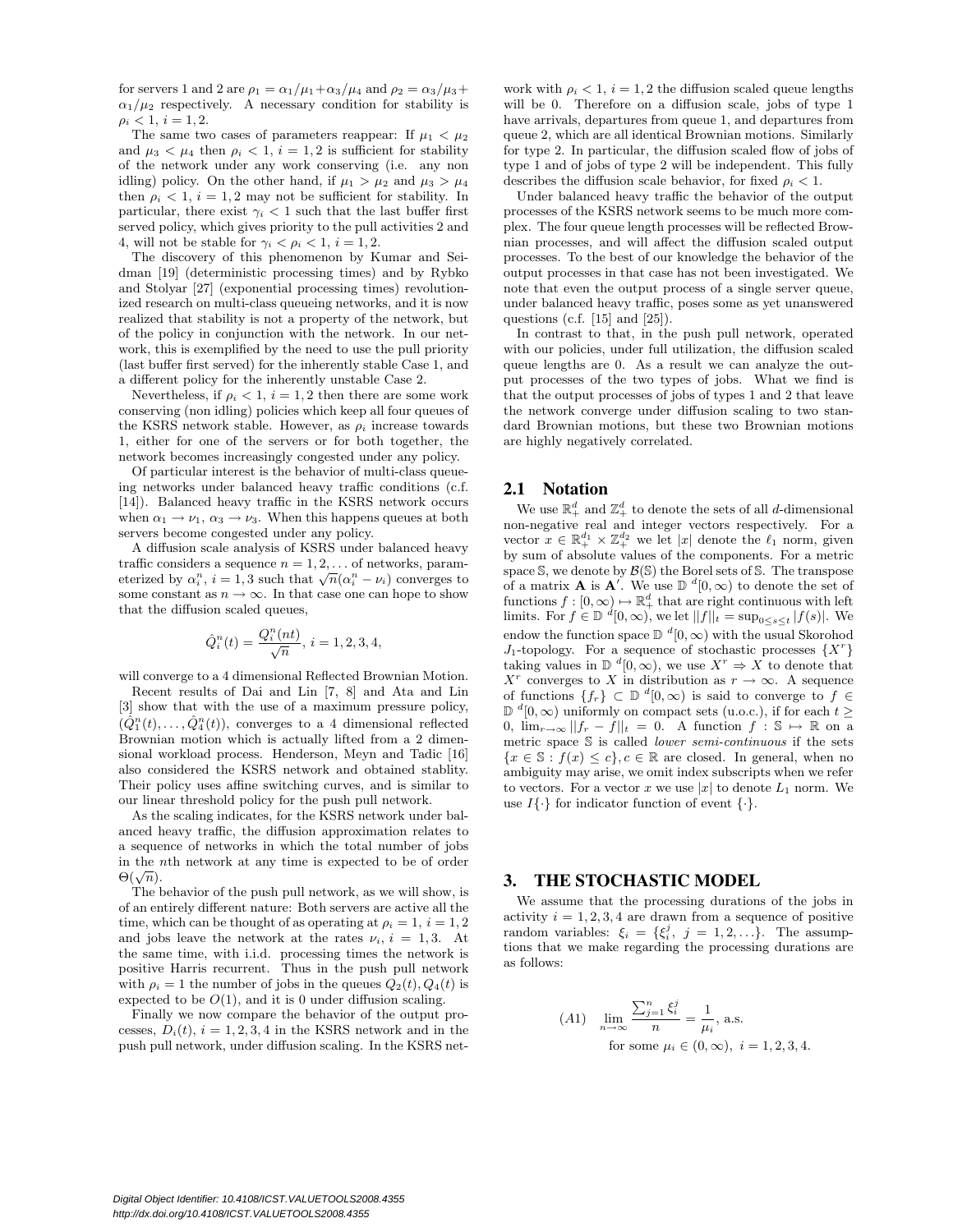(A2)

\n
$$
\begin{cases}\n(a) \quad \xi_i, i = 1, 2, 3, 4 \\
\text{are mutually independent i.i.d.} \\
(b) \quad P(\xi_i^1 \ge x) > 0 \text{ for all } x > 0, i = 1, 3. \\
\exists k_0^i > 0, q_i(\cdot) \ge 0 \text{ with } \int_0^\infty q_i(x) dx > 0: \\
P(\xi_i^1 + \ldots + \xi_i^{k_0^i} \in dx) \ge q_i(x) dx, \quad i = 1, 3. \\
(b') \quad \text{Compact sets are petite.} \\
(A3) \quad \mu_i^2 \text{Var}(\xi_i^1) = c_i^2,\n\end{cases}
$$

for some 
$$
c_i^2 \in [0, \infty)
$$
,  $i = 1, 2, 3, 4$ .

Assumptions (A1) require that there exist strong laws of large numbers for the sequences of processing times and that the rate of processing of activity i be  $\mu_i$ . Assumptions (A2) are to be used in a Markov process setting. (a) implies renewal processing. (b) States that the processing times of the push operations are unbounded and spread-out. (b') is a technical assumption to be made precise in Section 5. It is used to prove positive Harris recurrence. We show that under the pull priority policy, (b) implies (b'). Assumptions (A3) require existence of second moments, with squared coefficients of variation  $c_i^2$ . We shall make use of Assumptions (A1)-(A3) incrementally.

We associate counting processes with each activity  $i$ :

$$
S_i(t) = \sup\{n : \sum_{j=1}^n \xi_i^j \le t\}, \quad t \ge 0.
$$

We denote by  $T_i(t)$ ,  $i = 1, 2, 3, 4$ , the total time that the server allocates to the processing of activity i during the interval [0,t]. We require that  $T_i(0) = 0$  and that  $T_i(\cdot)$ be nondecreasing. Under our policies of full utilization, the servers never idle, thus:

$$
T_1(t) + T_4(t) = t, \qquad T_2(t) + T_3(t) = t. \tag{1}
$$

Note that  $T_i(\cdot)$  are Lipschitz, and are therefore absolutely continuous. Thus their derivative exists almost everywhere with respect to Lebesgue measure on  $[0, \infty)$ .

The number of jobs that have completed processing of activity i by time t is  $D_i(t) = S_i(T_i(t))$ . Let  $Q_i(0), i = 2, 4$ be the initial queue lengths. The number of jobs at time  $t$ is:

$$
Q_i(t) = Q_i(0) + D_{i-1}(t) - D_i(t), \quad i = 2, 4.
$$
 (2)

We further require that  $Q_i(\cdot) \geq 0$  for  $i = 2, 4$ .

The policies which we use in the two cases impose additional conditions on the dynamics of the queues. In the inherently stable Case 1, we use pull priority policy. Hence we will not serve activities 1 or 3 (push activities) unless the corresponding  $Q_4$  or  $Q_2$  are empty. This implies that the allocation processes  $T(\cdot)$  need to satisfy:

$$
\begin{array}{rcl}\n\int_0^t Q_4(s) dT_1(s) & = & 0, \\
\int_0^t Q_2(s) dT_3(s) & = & 0.\n\end{array}
$$

In the inherently unstable Case 2, we use a linear threshold policy. The linear threshold for server 1 is the line  $Q_4(t) = \kappa_1 Q_2(t)$ . Server 1 will give preemptive priority to activity 4 only if  $0 < Q_4(t) < \kappa_1 Q_2(t)$ , and in that case it will not allocate time to activity 1. On the other hand, if  $Q_4(t) \geq \kappa_1 Q_2(t)$  then server 1 will give priority to activity 1, to prevent starvation at the queue of server 2, and will not allocate time to activity 4. A symmetric rule is used by server 2, with the linear threshold given by the line

 $Q_2(t) = \kappa_2 Q_4(t)$ . Hence, for Case 2:

$$
\begin{array}{rcl}\n\int_0^t \mathbf{1}\{0 < Q_4(s) < \kappa_1 Q_2(s)\} dT_1(s) & = & 0, \\
\int_0^t \mathbf{1}\{Q_2(s) \le \frac{1}{\kappa_1} Q_4(s)\} dT_4(s) & = & 0, \\
\int_0^t \mathbf{1}\{0 < Q_2(s) < \kappa_2 Q_4(s)\} dT_3(s) & = & 0, \\
\int_0^t \mathbf{1}\{Q_4(s) \le \frac{1}{\kappa_2} Q_2(s)\} dT_2(s) & = & 0.\n\end{array}
$$

Recall that we require  $\kappa_1 > \frac{\mu_3}{\mu_1}, \kappa_2 > \frac{\mu_1}{\mu_3}.$ 

#### 4. FLUID LIMITS AND FLUID MODELS

In this section we assume (A1), and consider the behavior of the push pull network under fluid scaling. We use the pull priority policy in Case 1, and the linear threshold policy in Case 2.

To study the network under fluid scaling we consider the six dimensional network process  $Y(t) = (Q(t), T(t))$ , and parameterize it by  $n = 1, 2, \dots$  as follows: For each n set the initial queue lengths as  $Q^n(0)$ , and let  $Y^n(t)$  be the network process starting from this initial condition, where all the  $Y<sup>n</sup>$  share the same sequences of random processing times  $\xi_i, i = 1, 2, 3, 4$ . Denote by  $Y^n(t, \omega)$  the realization of the n'th network process for some  $\omega$  in the sample space. We define fluid scalings as:

$$
\bar{Y}^n(t,\omega)=\frac{Y^n(nt,\omega)}{n}.
$$

A function  $\bar{Y}(t) = (\bar{Q}(t), \bar{T}(t))$  is said to be a *fluid limit* of our network if there exists a sequence of integers  $r \to \infty$  and a sample path  $\omega$  such that:

$$
\bar{Y}^r(\cdot,\omega) \to \bar{Y}(\cdot), \ \text{u.o.c.}
$$

It may now be shown (c.f. Theorem 4.1 of [6] or Appendix A.2 of [7]) that under Assumption (A1), except for a set of  $\omega$  of measure zero, fluid limits exist for every  $\omega$ , and every one of them satisfies the following fluid equations:

$$
\begin{aligned}\n\bar{Q}_i(t) &= \bar{Q}_i(0) + \mu_{i-1}\bar{T}_{i-1}(t) - \mu_i\bar{T}_i(t), i = 2, 4 \\
\bar{Q}_i(t) &\geq 0, \quad i = 2, 4 \\
\bar{T}_i(0) &= 0, \quad \bar{T}_i \text{ is non-decreasing}, \quad i = 1, 2, 3, 4\n\end{aligned} \tag{3}
$$

as well as

$$
\bar{T}_1(t) + \bar{T}_4(t) = t, \qquad \bar{T}_2(t) + \bar{T}_3(t) = t, \qquad (4)
$$

and in addition, under pull priority they satisfy:

$$
\begin{array}{rcl}\n\int_0^t \bar{Q}_4(s) d\bar{T}_1(s) & = & 0, \\
\int_0^t \bar{Q}_2(s) d\bar{T}_3(s) & = & 0,\n\end{array} \tag{5}
$$

and under linear threshold policy they satisfy:

$$
\begin{array}{rcl}\n\int_0^t \mathbf{1} \{0 < \bar{Q}_4(s) < \kappa_1 \bar{Q}_2(s)\} d\bar{T}_1(s) & = & 0, \\
\int_0^t \mathbf{1} \{Q_2(s) \le \frac{1}{\kappa_1} \bar{Q}_4(s)\} d\bar{T}_4(s) & = & 0, \\
\int_0^t \mathbf{1} \{0 < \bar{Q}_2(s) < \kappa_2 \bar{Q}_4(s)\} d\bar{T}_3(s) & = & 0, \\
\int_0^t \mathbf{1} \{Q_4(s) \le \frac{1}{\kappa_2} \bar{Q}_2(s)\} d\bar{T}_2(s) & = & 0.\n\end{array} \tag{6}
$$

Equations (3)-(6) represent a deterministic continuous fluid analog of the stochastic model introduced in the previous section. We shall refer to equations  $(3)$ – $(5)$  as the fluid model of Case 1. Similarly we shall refer to  $(3),(4)$  and  $(6)$  as the fluid model of Case 2.

A fluid solution of Case 1 (Case 2) is any pair  $(\bar{Q}, \bar{T})$  that satisfies the fluid model equations of Case 1 (Case 2). We say that the fluid model of Case 1 (Case 2) is *stable* if there exists a  $\delta > 0$  such that for every fluid solution of Case 1 (Case 2), whenever  $|Q(0)| = 1$  then  $Q(t) = 0$  for any  $t \ge \delta$ .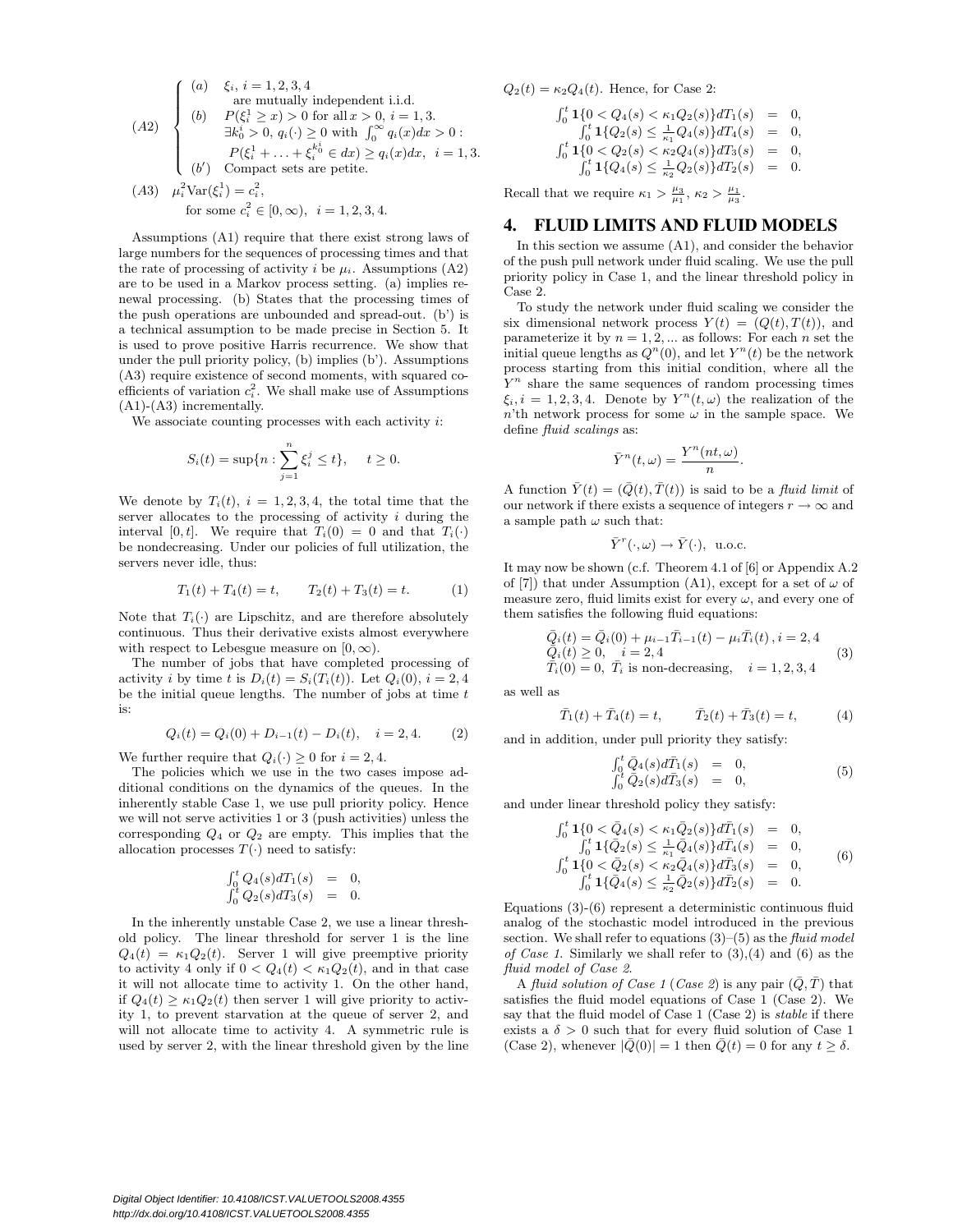Our main result in this section is:

THEOREM 1. Consider the push pull network, assume that Assumption (A1) holds, and use in Case 1 the pull priority policy, and in Case 2 the linear threshold policy. Then the fluid model is stable.

This theorem will be used to show positive Harris Recurrence in the next section. It also immediately leads to the following corollary, which describes the fluid scale behavior of the push pull network:

Corollary 1. Consider the push pull network with some fixed initial queue lengths, Q(0), under the assumptions of Theorem 1. Then almost surely  $Y(nt)/n$  will converge as  $n \to \infty$  u.o.c. to a fluid limit  $\overline{Y}(t) = (\overline{Q}(t), \overline{T}(t))$  which satisfies:

$$
\bar{T}_i(t) = \theta_i t, \quad \bar{D}_i(t) = \nu_i t, \quad \bar{Q}_i(t) = 0, \quad i = 1, 2, 3, 4.
$$

The proof of Theorem 1 is by means of a Lyapounov function, f. As in [9], we shall make use of the following elementary Lemma 1. Recall that  $T_i(t)$  are Lipschitz with constant 1. It then follows that  $\overline{T}_i$ , and also  $\overline{Q}_i(t)$ , are Lipschitz, for every fluid solution. Hence they are absolutely continuous with derivative defined almost everywhere. We say that  $t$ is a regular point of a fluid solution if the derivatives of  $\bar{Y}$ exist at t.

LEMMA 1. Let  $f$  be an absolutely continuous nonnegative function, and let  $\dot{f}$  denote its derivative whenever it exists. (i) If  $f(t) = 0$  and  $\dot{f}(t)$  exists, then  $\dot{f}(t) = 0$ .

(ii) Assume that for some  $\epsilon > 0$  at regular points  $t > 0$ , whenever  $f(t) > 0$  then  $\dot{f}(t) \leq -\epsilon$ . Then  $f(t) = 0$  for all  $t \geq f(0)/\epsilon$ . Furthermore,  $f(\cdot)$  is non increasing and hence once it reaches 0 it stays there forever.

PROOF OF THEOREM 1. Case 1: Define  $f(t) = Q_2(t) +$  $\overline{Q}_4(t)$ . Clearly  $f(t) \ge 0$  and  $f(t) = 0$  if and only if  $\overline{Q}(t) = 0$ . Also, if  $|\bar{Q}(0)| = 1$  then  $f(0)$  is bounded (by  $B = 1$ ). We show that  $f$  satisfies the conditions of Lemma 1, for some  $\epsilon$ , and hence  $f(t) = 0$  for  $t > f(0)/\epsilon$ , and so if  $|Q(0)| = 1$ ,  $\overline{Q}(t) = 0$  for  $t \geq B/\epsilon$  which proves stability of the fluid model.

Define  $\epsilon = \min\{\mu_2 - \mu_1, \mu_4 - \mu_3\}$ . The values of  $\mu_i$  in Case 1 ensure that  $\epsilon > 0$ . We now bound  $\dot{f}(t)$  by  $-\epsilon$  for all regular time points t at which  $f(t) > 0$  by analyzing all possible values of  $Q_i(t)$ ,  $i = 2, 4$ :

• Assume  $\bar{Q}_2(t)$ ,  $\bar{Q}_4(t) > 0$ :

By (5),  $\dot{T}_1 = \dot{T}_3 = 0$  and thus by (4),  $\dot{T}_2 = \dot{T}_4 = 1$ . As a consequence,  $\dot{\bar{Q}}_i(t) = -\mu_i$  for  $i = 2, 4$  and

$$
\dot{f} = -(\mu_2 + \mu_4) \leq -\epsilon.
$$

• Assume  $\bar{Q}_2(t) > 0$ ,  $\bar{Q}_4(t) = 0$ :

By (5)  $\dot{T}_3 = 0$  and thus by (4),  $\dot{T}_2 = 1$ . As a consequence,

$$
\dot{f} = \mu_1 \dot{T}_1 - \mu_2 - \mu_4 \dot{T}_4 =
$$
  

$$
\mu_1 - \mu_2 - (\mu_1 + \mu_4) \dot{T}_4 \leq -(\mu_2 - \mu_1) \leq -\epsilon.
$$

• Assume  $\bar{Q}_2(t) = 0, \bar{Q}_4(t) > 0$ : Similarly to the previous argument,

$$
\dot{f} \leq -(\mu_4 - \mu_3) \leq -\epsilon.
$$

This completes the proof for Case 1.

Case 2: We use the same technique as in Case 1. Define:

$$
f(t) = \begin{cases} (1+\beta)\bar{Q}_2(t) - (\kappa_2 - \beta)\bar{Q}_4(t) & \text{if } \bar{Q}_2(t) \ge \kappa_2\bar{Q}_4(t), \\ (1+\beta)\bar{Q}_4(t) - (\kappa_1 - \beta)\bar{Q}_2(t) & \text{if } \bar{Q}_4(t) \ge \kappa_1\bar{Q}_2(t), \\ \beta(\bar{Q}_2(t) + \bar{Q}_4(t)) & \text{otherwise.} \end{cases}
$$

where

$$
\beta = \frac{1}{2} \min \{ \frac{\kappa_1 - \frac{\mu_3}{\mu_1}}{1 + \frac{\mu_3}{\mu_1}}, \frac{\kappa_2 - \frac{\mu_1}{\mu_3}}{1 + \frac{\mu_1}{\mu_3}} \}.
$$

Again, it is easily seen that  $f(t) \geq 0$  and  $f(t) = 0$  if and only if  $\overline{Q}(t) = 0$ , and if  $|\overline{Q}(0)| = 1$  then  $f(0)$  is bounded by some finite value B.

All we need to do is find an  $\epsilon$  to satisfy the conditions of Lemma 1. We now bound  $\dot{f}(t)$  for all regular time points t at which  $f(t) > 0$ , by analyzing all possible values of  $\overline{Q}_i(t)$ ,  $i = 2, 4$ :

• Assume  $\frac{1}{\kappa_2} \bar{Q}_2(t) < \bar{Q}_4(t) < \kappa_1 \bar{Q}_2(t)$ :

Then  $f(t) = \beta(\bar{Q}_2(t) + \bar{Q}_4(t))$ , and in this region both servers use pull priority. Hence

$$
\dot{f} = \beta(\mu_1 \dot{T}_1 - \mu_2 \dot{T}_2 + \mu_3 \dot{T}_3 - \mu_4 \dot{T}_4)
$$

and by (6) we have that  $\dot{T}_1 = \dot{T}_3 = 0$  and thus  $\dot{T}_2 =$  $\dot{T}_4 = 1$ . Hence

$$
\dot{f}=-\beta(\mu_2+\mu_4).
$$

• Assume  $0 < \bar{Q}_4(t) \leq \frac{1}{\kappa_2} \bar{Q}_2(t)$ :

Then  $f(t) = (1 + \beta)\bar{Q}_2(t) - (\kappa_2 - \beta)\bar{Q}_4(t)$  and in this region both queues are not empty, and server 1 gives priority to pull while server 2 gives priority to push. Hence

$$
\dot{f} = (1+\beta)(\mu_1\dot{T}_1 - \mu_2\dot{T}_2) - (\kappa_2 - \beta)(\mu_3\dot{T}_3 - \mu_4\dot{T}_4),
$$

and by (6) we have that  $\dot{T}_1 = \dot{T}_2 = 0$  and thus  $\dot{T}_3 =$  $\dot{T}_4 = 1$ . Hence

$$
\dot{f}=-(\kappa_2-\beta)(\mu_3-\mu_4).
$$

• Assume  $0 < \bar{Q}_2(t) \leq \frac{1}{\kappa_1} \bar{Q}_4(t)$ :

The analysis is symmetric to the previous case, and yields:

$$
\dot{f}=-(\kappa_1-\beta)(\mu_1-\mu_2).
$$

• Assume  $\bar{Q}_2(t) > 0$ ,  $\bar{Q}_4(t) = 0$ :

Again  $f(t) = (1+\beta)\bar{Q}_2(t) - (\kappa_2 - \beta)\bar{Q}_4(t)$ , and in this region server 2 gives priority to push. With  $\overline{Q}_4(t) = 0$ we cannot say where server 1 will work. Hence

$$
\dot{f} = (1+\beta)(\mu_1\dot{T}_1 - \mu_2\dot{T}_2) - (\kappa_2 - \beta)(\mu_3\dot{T}_3 - \mu_4\dot{T}_4)
$$

and by (6)  $\dot{T}_2 = 0$  and as a result  $\dot{T}_3 = 1$ . Hence:

$$
\dot{f} = (1+\beta)\mu_1 \dot{T}_1 - (\kappa_2 - \beta)(\mu_3 - \mu_4 \dot{T}_4)
$$
  
\n
$$
= (1+\beta)\mu_1 \dot{T}_1 - (\kappa_2 - \beta)[\mu_3(\dot{T}_1 + \dot{T}_4) - \mu_4 \dot{T}_4]
$$
  
\n
$$
= -(\kappa_2 - \beta)[(\mu_3 - \frac{1+\beta}{\kappa_2 - \beta}\mu_1)\dot{T}_1 + (\mu_3 - \mu_4)\dot{T}_4]
$$
  
\n
$$
\leq -(\kappa_2 - \beta)\min{\mu_3 - \frac{1+\beta}{\kappa_2 - \beta}\mu_1, \mu_3 - \mu_4}.
$$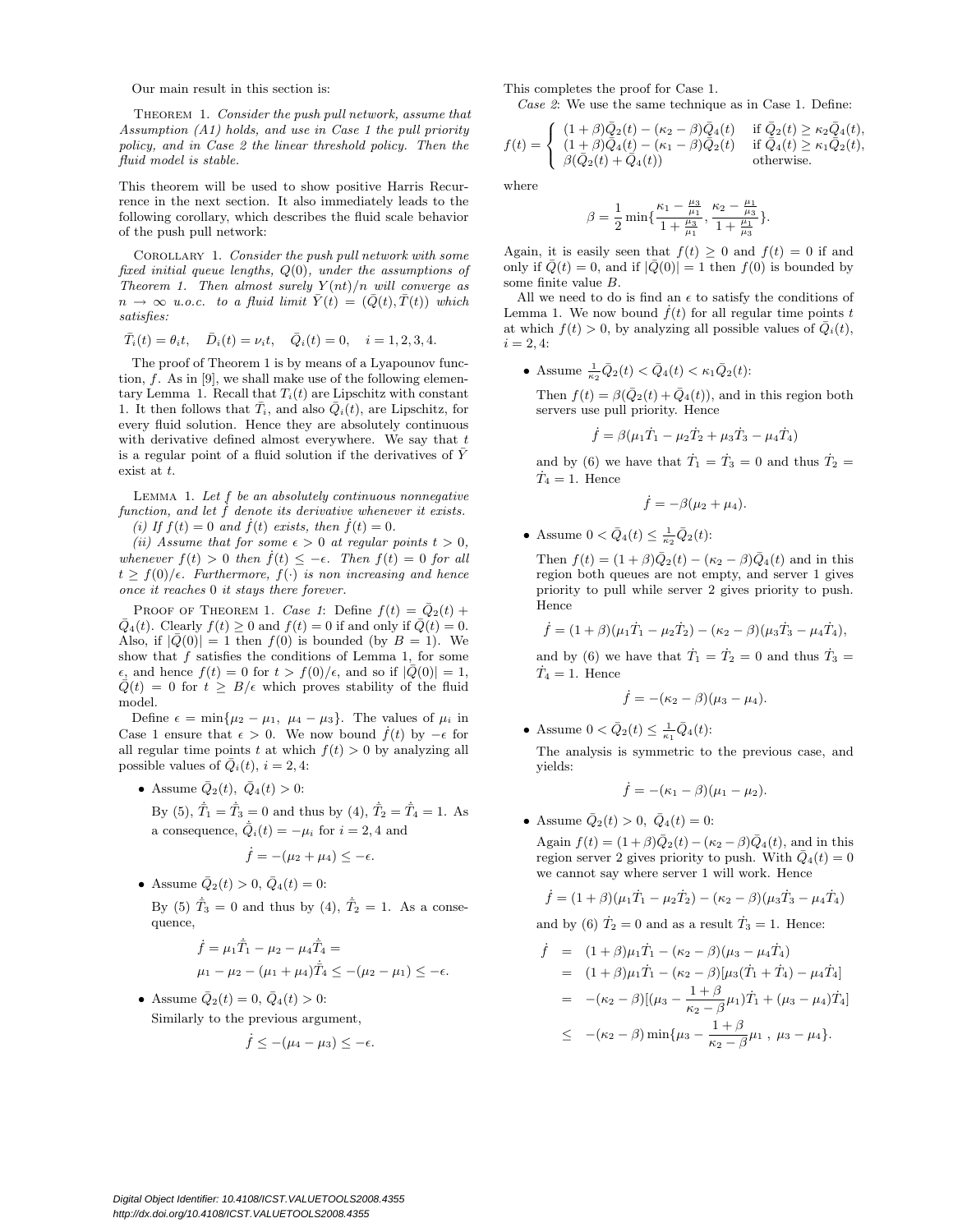• Assume  $\overline{Q}_4(t) > 0$ ,  $\overline{Q}_2(t) = 0$ : The analysis is symmetric to the previous case, and yields:

$$
\dot{f} \leq -(\kappa_1 - \beta) \min{\mu_1 - \frac{1+\beta}{\kappa_1 - \beta} \mu_3, \mu_1 - \mu_2}.
$$

All five bounds above are negative, and we choose  $-\epsilon$  as their maximum. This completes the proof.  $\square$ 

Remark: So far in this section we assumed that the nth system starts with queue lengths  $Q^n(0)$ , and that all the jobs in the system had no previous processing, so that the  $S_i(t)$ are counting processes, with intervals  $\xi_i$  which have long term rate  $\mu_i$ . A more general model assumes that at time 0 the head of the line job in each queue or infinite supply has received some processing, and let  $\xi_{i,0}$  be the residual processing time of this first job. Then the first interval is a residual processing time with a different mean from the other  $\xi_i^j$ ,  $j > 1$ . In that case  $S_i(t)$  are delayed counting processes. We now associate with the nth system an initial state consisting of  $Q_i^n(0), \xi_{i,0}^n, i = 1, 2, 3, 4$ . All the results of this section remain valid and unchanged as long as we assume that  $\xi_{i,0}^n/n \to 0$  a.s. (see [4]).

## 5. POSITIVE HARRIS RECURRENCE

In this section we add the set of Assumptions (A2) to Assumption (A1), and use the fluid stability results from the previous section to show that the push pull network under our policies can be described by a positive Harris recurrent Markov chain. To do so we adapt the framework developed by Dai  $[6]$ , see also  $[4]$ .

We begin by defining the network state process. Denote by  $U_i(t)$ ,  $V_i(t)$  the residual processing times of the head of the line activities which are in process or preempted at the current time t.  $U_i(t)$ ,  $i = 2, 4$  is for the pull activities and  $V_i(t)$ ,  $i = 1, 3$  is for the push activities. Now denote the network state process by,

$$
X(t) = (Q(t), U(t), V(t)).
$$

The state space is  $\mathbb{S} = \mathbb{Z}_+^2 \times \mathbb{R}_+^2 \times \mathbb{R}_+^2$ , and  $|X(t)|$  is the sum of the components of  $X(t)$ . Since the evolution of  $X(t)$  between arrivals and departures is deterministic,  $X(t)$  is piecewise deterministic, and it is not difficult to show that  $X(t)$  is a piecewise deterministic strong Markov process (c.f. [10]):

PROPOSITION 1. Under Assumptions (A1), (A2a),  $X =$  $\{X(t), t \geq 0\}$  is a strong Markov process with state space S.

Let  $P^t(x, \cdot)$  be the transition probability of X. That is for  $x \in \mathbb{S}, B \in \mathcal{B}(\mathbb{S}),$ 

$$
P^{t}(x, B) \equiv P_{x} \{ X(t) \in B \} \equiv P \{ X(t) \in B \mid X(0) = x \}.
$$

A nonzero measure  $\pi$  on  $(S, B(S))$  is *invariant* for X if  $\pi$  is  $\sigma$ -finite, and for each  $t \geq 0$ ,

$$
\pi(B) = \int_{\mathbb{S}} P^t(x, B) \, \pi(dx), \, B \in \mathcal{B}(\mathbb{S}).
$$

Let  $\tau_A = \inf\{t \geq 0 : X(t) \in A\}$ . We say that X is Harris recurrent if there exists some  $\sigma$ -finite measure  $\nu$  on  $(S, B(S))$ , such that for all  $A \in \mathcal{B}(S)$  with  $\nu(A) > 0$  we have  $P_x(\tau_A < \infty) = 1$  for all  $x \in \mathbb{S}$ . If X is Harris recurrent then an essentially (up to a positive scalar multiplier) unique invariant measure  $\pi$  exists. When  $\pi$  is finite (in which case we normalize it to a probability measure) we say that  $X$ 

is positive Harris recurrent. Positive Harris recurrence is a common notion of stability since it implies certain ergodicity properties. For example, given  $f : \mathbb{S} \mapsto \mathbb{R}_+$ , denote

$$
\pi(f) = \int_{\mathbb{S}} f(x) \,\pi(dx)
$$

whenever the integral makes sense. Then if  $\pi(|f|) < \infty$ :

$$
\lim_{t \to \infty} \frac{1}{t} \int_0^t f(X(s))ds = \pi(f) \qquad P_x \text{ a.s. for each } x \in \mathbb{S}.
$$

To establish positive Harris recurrence of  $X(t)$ , we need a further concept: A non-empty set  $A$  is said to be *petite* if there exists a probability distribution **a** on  $(0, \infty)$  and a nontrivial measure  $\nu$  on  $(\mathcal{S}, \mathcal{B}(\mathcal{S}))$ , such that for all  $x \in A$ 

$$
\int_0^\infty P^t(x, B) \mathbf{a}(dt) \ge \nu(B), \quad \text{for all } B \in \mathcal{B}(\mathbb{S}).
$$

Petiteness of A may be interpreted as the property that all sets B are "equally accessible" from any  $x \in A$ . For more on Markov processes, positive Harris recurrence and petite sets, see [22] for an introduction and discrete time results, and [23, 24] for continuous time results.

We are now in a position to rigorously define Assumption (A2b'):

 $(A2b^{\prime})$  $A = \{x : |x| \leq \sigma\}$  is petite for any  $\sigma > 0$ .

Our main result in this paper is:

THEOREM 2. Under Assumptions  $(A1)$ ,  $(A2a)$  and  $(A2b')$ , the network state process  $X$  is Positive Harris Recurrent for Case 1 under the pull priority policy and for Case 2 under the linear threshold policy. Furthermore, for Case 1 we may substitute Assumptions (A2b') with (A2b).

PROOF. The proof uses the framework of Dai [6]. The main theorem in that paper (Theorem 4.2) states that if the fluid model of a multi-class queueing network (with exogenous arrival streams) is stable then the associated Markov process is positive Harris recurrent. However, our model does not fall in that scope and hence we must adapt the proof.

The following discussion outlines the adaptation. Dai shows that positive Harris recurrence of the network state process follows directly from two statements:

(i) Convergence of a fluid scaled process scaled by its initial state: There exists  $\delta > 0$  such that

$$
\lim_{|x| \to \infty} \frac{1}{|x|} E_x |X(\delta |x|)| = 0.
$$

(ii) Petiteness of closed bounded sets as in our Assumption  $(A2b^{\prime}).$ 

The arguments of Dai that statements (i) and (ii) imply positive Harris recurrence are valid also for our push pull network, and so to prove the theorem we need to show that (i) and (ii) hold.

The main result of Dai is to show that stability of the fluid model, as defined in the previous Section 4, implies (i). The proof that fluid stability implies (i) needs no changes in our case. Hence, under Assumptions (A1) and (A2a), our Theorem 1, in which we have proved stability of the fluid model, implies (i) for the push pull network.

Hence, if we make Assumption (A2b'), the positive Harris recurrence of the push pull network follows.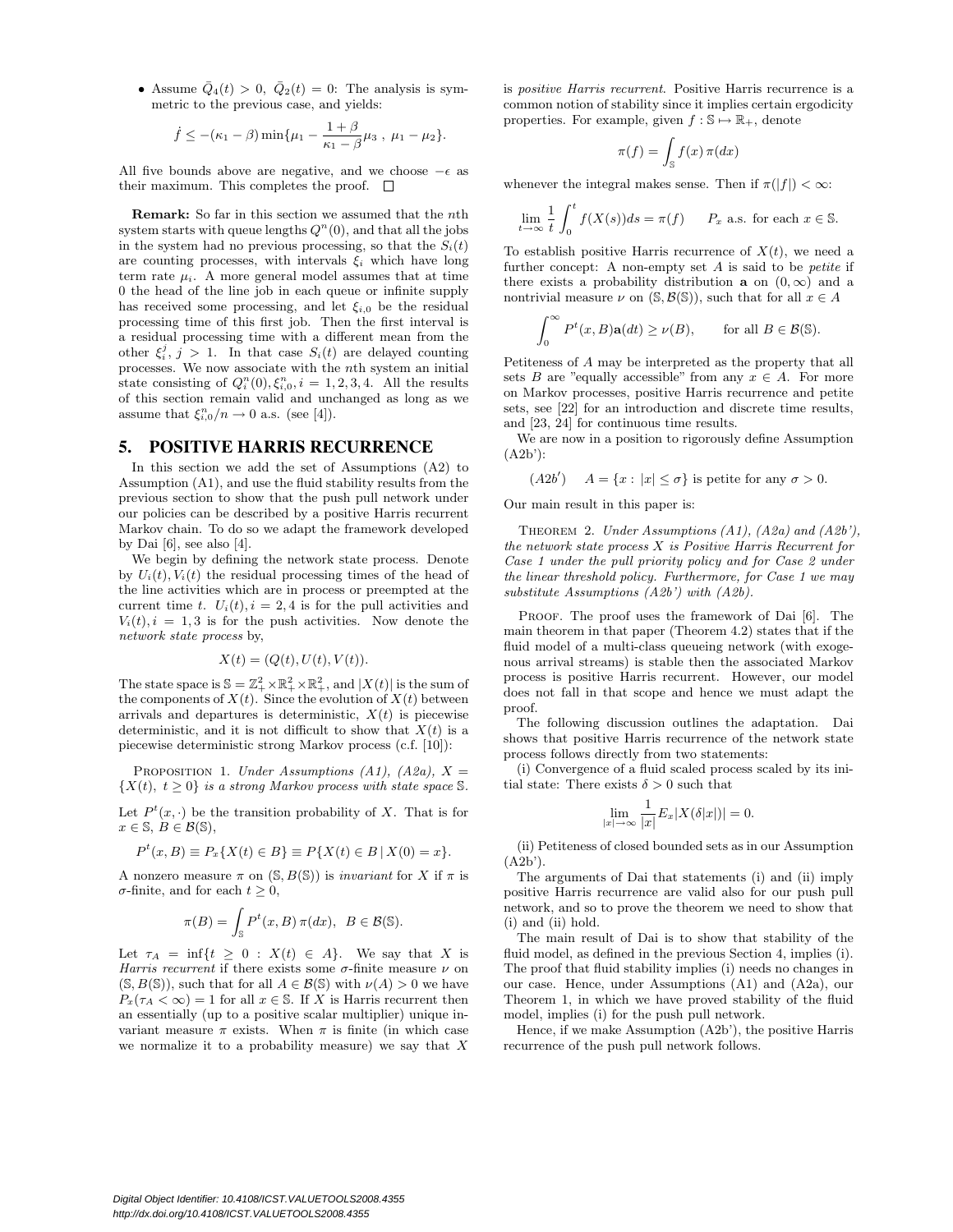The technical Assumption (ii), that all compact sets are petite is awkward, as it is difficult to check. Thus it is useful instead of Assumption (A2b') to find a sufficient condition which is easier to check. Dai's paper asserts that for multiclass queueing networks with an exogenous input stream the assumption that inter-arrival times have a spread out distribution with unbounded support implies (ii). His proof follows directly from the earlier work of Meyn and Down [21], who proved the same result for generalized Jackson networks. This needs to be extended to the case of infinite supply of work. The difference is that with infinite supply of work the output process from an infinite virtual queue is in general not independent of the state of the other queues. Guo and Zhang [13] have adapted Meyn and Down's ideas to a reentrant line with infinite supply of work where the policy is to give lowest priority to the activity with the infinite supply.

The following Lemma 2 extends these results, and shows that in Case 1, under pull priority, the Assumption (A2b) implies (A2b'), and hence positive Harris recurrence  $\Box$ 

LEMMA 2. For the network state process  $X$ , operating with the pull priority policy, under Assumptions (A1) and (A2a), the Assumption (A2b) implies (A2b').

We present the proof in the Appendix. We were unable to provide a similar result for the more complex linear threshold policy.

#### 6. DIFFUSION SCALE ANALYSIS

In this section we add the assumption on existence of second moments, (A3), to the Assumptions (A1,A2), and consider the behavior of the push pull network under diffusion scaling. We find that the queues are 0 on the diffusion scale, and the output processes  $D_i(t)$  converge under diffusion scaling to Brownian motions. We calculate the parameters of these, including the covariances between the output streams.

We now define diffusion scalings for  $n = 1, 2, \ldots$  First denote  $\bar{S}(t) = \lim_{n \to \infty} \bar{S}^n(t) = \lim_{n \to \infty} \frac{S(nt)}{n} = \mu t$ , where the limit exists a.s. u.o.c. by Assumption (A1). Further use the fluid limit processes of Section 4, Corollary 1. The diffusion scalings are:

$$
\hat{S}_i^n(t) = \frac{S_i(nt) - \bar{S}_i(nt)}{\sqrt{n}}, \qquad \hat{T}_i^n(t) = \frac{T_i(nt) - \bar{T}_i(nt)}{\sqrt{n}}, \qquad \hat{Q}_i^n(t) = \frac{Q_i(nt) - \bar{T}_i(nt)}{\sqrt{n}}, \qquad (7)
$$

Note that in this analysis we use a fixed  $Q(0)$ , which does not change with  $n$ . Define the 10 dimensional diffusion scaled process:

$$
\hat{X}^n(t) = (\hat{D}^n(t), \hat{T}^n(t), \hat{Q}^n(t))
$$

The following theorem describes the diffusion limit for our model.

THEOREM 3. Consider the Push Pull network, under Assumptions (A1–A3), for Case 1 under pull priority policy, and for Case 2 under linear threshold policy. Then as  $n \rightarrow$  $\infty$ ,  $\hat{X}^n \Rightarrow \hat{X}$ , where  $\hat{X}(t)$  is a 10 dimensional driftless Brownian motion. Furthermore,

$$
\hat{D}_1^n(t) - \hat{D}_2^n(t) = \hat{Q}_2^n(t) \Rightarrow 0, \n\hat{D}_4^n(t) - \hat{D}_3^n(t) = \hat{Q}_4^n(t) \Rightarrow 0,
$$
\n(8)

$$
\hat{T}_1^n(t) + \hat{T}_4^n(t) = \hat{T}_3^n(t) + \hat{T}_2^n(t) = 0,\tag{9}
$$

and the variances and covariances of the limiting Brownian motions are given by:

$$
Var(\hat{D}_2(1)) = \frac{\mu_1 \mu_2}{(\mu_1 \mu_3 - \mu_2 \mu_4)^3} \times
$$
\n(10)

 $[\mu_1 \mu_2 \mu_3 \mu_4 (c_3^2 + c_4^2)(\mu_1 - \mu_2) + (\mu_1^2 \mu_3^2 c_2^2 + \mu_2^2 \mu_4^2 c_1^2)(\mu_3 - \mu_4)],$ 

$$
Cov(\hat{D}_2(1), \hat{D}_4(1)) = -\frac{\mu_1 \mu_2 \mu_3 \mu_4}{(\mu_1 \mu_3 - \mu_2 \mu_4)^3} \times \tag{11}
$$

$$
[(\mu_1\mu_3c_4^2+\mu_2\mu_4c_3^2)(\mu_1-\mu_2)+(\mu_1\mu_3c_2^2+\mu_2\mu_4c_1^2)(\mu_3-\mu_4)],
$$

with a symmetric expression for  $Var(\hat{D}_4(1))$ . Similar expressions for variances and covariances of  $\hat{T}_2(\cdot), \hat{T}_4(\cdot)$  may be read off from (16).

PROOF. The equalities (8) and (9) follow immediately from  $(2)$  and  $(1)$ . The convergence to 0 in  $(8)$  follows from Theorem 2, since  $Q_i(t)$  has a limiting stationary distribution, therefore  $Q_i(nt)$  converges to this limiting distribution as  $n \to \infty$ , and dividing by  $\sqrt{n}$  implies converges to 0 in probability and therefore also weakly.

Also, by Corollary 1,  $\overline{T}^n(t) \rightarrow \overline{T}(t) = \theta t$  and  $\overline{D}^n(t) \rightarrow$  $\bar{D}(t) = \nu t$  u.o.c as  $n \to \infty$ .

The rest of the proof and the calculations are straightforward:

$$
\hat{D}_{i}^{n}(t) = \frac{D_{i}(nt) - D_{i}(nt)}{\sqrt{n}} \n= \frac{S_{i}(n\bar{T}_{i}^{n}(t)) - \bar{S}_{i}(n\bar{T}_{i}^{n}(t))}{\sqrt{n}} + \frac{\bar{S}_{i}(n\bar{T}_{i}^{n}(t))}{\sqrt{n}} - \frac{D_{i}(nt)}{\sqrt{n}} \n= \hat{S}_{i}^{n}(\bar{T}_{i}^{n}(t)) + \mu_{i}\frac{T_{i}(nt) - \bar{T}_{i}(nt)}{\sqrt{n}} + \mu_{i}\frac{\bar{T}_{i}(nt)}{\sqrt{n}} - \frac{\bar{D}_{i}(nt)}{\sqrt{n}} \n= \hat{S}_{i}^{n}(\bar{T}_{i}^{n}(t)) + \mu_{i}\hat{T}_{i}^{n}(t) + \theta_{i}\mu_{i}\sqrt{nt} - \theta_{i}\mu_{i}\sqrt{nt},
$$

where all we did is to add and subtract quantities, use the definitions (7), and use  $\bar{S}_i(t) = \mu_i t$  (by Assumption (A1)), and  $\bar{T}_i(t) = \theta_i t$ ,  $\bar{D}_i(t) = \nu_i t = \mu_i \theta_i t$  (from Corollary 1).

Define  $\hat{P}_i^n(t) = \hat{S}_i^n(\bar{T}_i^n(t)), i = 1, 2, 3, 4$ , then summarizing the above and also using similar calculations (for (13) and (14)) we obtain:

$$
\hat{D}_i^n(t) = \hat{P}_i^n(t) + \mu_i \hat{T}_i^n(t), \quad i = 1, 2, 3, 4, \qquad (12)
$$

$$
\hat{Q}_i^n(t) = \hat{D}_{i-1}^n(t) - \hat{D}_i^n(t), \quad i = 2, 4,
$$
\n(13)

$$
\hat{T}_2^n(t) = -\hat{T}_3^n(t), \qquad \hat{T}_4^n(t) = -\hat{T}_1^n(t). \tag{14}
$$

Now using  $(12)–(14)$ :

$$
\begin{bmatrix}\n\hat{D}_2^n(t) \\
\hat{D}_4^n(t) \\
\hat{T}_2^n(t) \\
\hat{T}_4^n(t)\n\end{bmatrix} = \mathbf{A}\hat{P}^n(t) + \mathbf{B}\begin{bmatrix}\n\hat{Q}_2^n(t) \\
\hat{Q}_4^n(t)\n\end{bmatrix},
$$
\n(15)

where

$$
\mathbf{A} = \frac{1}{\mu_1 \mu_3 - \mu_2 \mu_4} \begin{bmatrix} -\mu_2 \mu_4 & \mu_1 \mu_3 & \mu_1 \mu_2 & -\mu_1 \mu_2 \\ \mu_3 \mu_4 & -\mu_3 \mu_4 & -\mu_2 \mu_4 & \mu_1 \mu_3 \\ -\mu_4 & \mu_4 & \mu_1 & -\mu_1 \\ \mu_3 & -\mu_3 & -\mu_2 & \mu_2 \end{bmatrix},
$$

and

$$
\mathbf{B} = \frac{1}{\mu_1 \mu_3 - \mu_2 \mu_4} \begin{bmatrix} \mu_2 \mu_4 & -\mu_1 \mu_2 \\ -\mu_3 \mu_4 & \mu_2 \mu_4 \\ \mu_4 & -\mu_1 \\ -\mu_3 & \mu_2 \end{bmatrix}.
$$

By the functional central limit theorem for renewal processes and the continuous mapping theorem (c.f. [11]) we have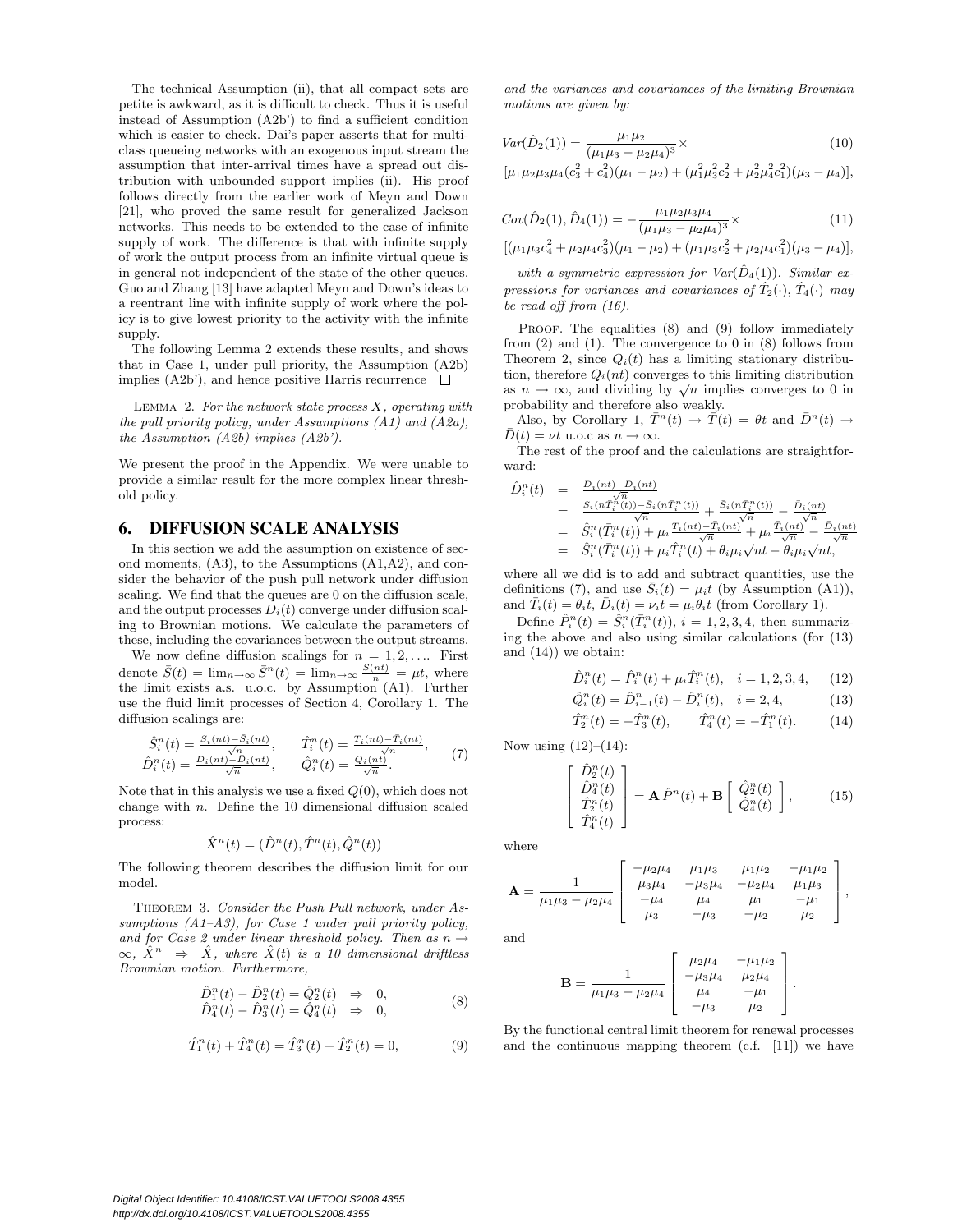

Figure 3: The correlation between outputs of a symmetric push pull network.

 $\hat{P}^n(t) \Rightarrow \hat{P}(t)$  where  $\hat{P}(t)$  is a 4 dimensional driftless Brownian motion with a diagonal covariance matrix  $\Lambda$ , having entries

$$
Var(\hat{P}_i(1)) = \mu_i c_i^2 \theta_i, \, i = 1, 2, 3, 4.
$$

Incorporating the above with the weak convergence of  $\hat{Q}^n$ to 0, we have that  $(\hat{D}_2^n(t), \hat{D}_4^n(t), \hat{T}_2^n(t), \hat{T}_4^n(t))$  converges to a driftless Brownian motion process with covariance matrix:

$$
\Gamma = A \Lambda A'. \tag{16}
$$

 $\Box$ 

The following two subsections show some surprising facts about the diffusion scale behavior of the push pull network.

## 6.1 Insensitivity to the Policy

The proof of Theorem 3 does not depend on the exact policy which was used. All that is needed is  $\hat{Q}_2^n(t) \Rightarrow 0$ and  $\overline{T}^n(t) \rightarrow \theta t$  u.o.c. In particular, the calculations for Case 1 and Case 2 are the same. In fact, any policy which achieves full utilization and which achieves  $\hat{Q}^n(t) \Rightarrow 0$  will automatically satisfy the convergence in Corollary 1. Hence the analysis and the results are valid for the push-pull network operating under any full utilization policy which satisfies  $\hat{Q}^n(t) \Rightarrow 0$ .

We reach the surprising conclusion that the diffusion scale output processes  $\hat{D}(t)$  do not depend on the policy, so long as it is fully utilizing and stabilizing. In a sense this means that all these policies are optimal on the diffusion scale.

#### 6.2 Negative Covariance of Outputs

It is evident from (11) that  $Cov(\hat{D}_2(t), \hat{D}_4(t)) < 0$ . Also, when all activity processing times have the same squared coefficient of variation  $c^2$ , then both the variance and the covariance in  $(10,11)$  are linear in  $c^2$ .

In Figure 3 we illustrate the negative correlation between the output processes of our network. We plot as a function of  $\lambda$ :

$$
\rho_{\lambda} = \frac{\text{Cov}(\hat{D}_2(1), \hat{D}_4(1))}{\sqrt{\text{Var}(\hat{D}_2(1))\text{Var}(\hat{D}_4(1))}},
$$
(17)

for symmetric push pull networks with parameters  $c_i^2$  =  $c^2$ ,  $i = 1, 2, 3, 4, \mu_2 = \mu_4 = 1, \mu_1 = \mu_3 = \lambda.$ 

Our analysis applies to all  $\lambda \neq 1$ . When  $\lambda = 1$  we have a completely balanced network (as defined in Section 1) and with our policies, under diffusion scaling the queues do not converge to 0, so the analysis in this paper does not apply.

Note that for  $1/2 < \lambda < 2$ , i.e when the ratio of processing times for each type of job on the two servers is not too far from 1, we get  $-1 < \rho_{\lambda} < -0.8$ , so the negative correlation is very high. Most surprisingly, as  $\lambda \to 1$  the correlation approaches −1, and we are close to complete resource pooling [8].

When  $\lambda$  is very small or very large the correlation approaches zero. This is intuitively clear, since each server is now spending almost all of its time on just one type of job, and so the fluctuations in  $D_2$  depend mostly on the processing times of jobs of type 1, and the fluctuations of  $D_4$  will depend mostly on the processing times of jobs of type 2, and hence they will be almost independent.

### 7. ACKNOWLEDGMENTS

We would like to thank Serguei Foss for useful discussions on stability of Markov chains, and fluid and diffusion approximations of queueing networks.

### 8. REFERENCES

- [1] I. Adan and G. Weiss. A two node Jackson network with infinite supply of work. Probability in the Engineering and Informational Sciences, 19(2):191–212, 2005.
- [2] I. Adan and G. Weiss. Analysis of a simple Markovian re-entrant line with infinite supply of work under the LBFS policy. Queueing Systems, 54(3):169–183, 2006.
- [3] B. Ata and W. Lin. Heavy traffic analysis of maximum pressure policies for stochastic processing networks with multiple bottlenecks. Preprint.
- [4] M. Bramson. Stability of two families of queueing networks and a discussion of fluid limits. Queueing Systems, 28(1-3):7–31, 1998.
- [5] H. Chen and D. D. Yao. Fundamentals of Queueing Networks, Performance, Asymptotics and Optimization. Springer, 2003.
- [6] J. G. Dai. On positive Harris recurrence of multiclass queueing networks: A unified approach via fluid limit models. The Annals of Applied Probability, 5(1):49–77, 1995.
- [7] J. G. Dai and W. Lin. Maximum pressure policies in stochastic processing networks. Operations Research, 53(2), 2005.
- [8] J. G. Dai and W. Lin. Asymptotic optimality of maximum pressure policies in stochastic processing networks. Preprint, 2006.
- [9] J. G. Dai and G. Weiss. Stability and instability of fluid models for re-entrant lines. Mathematics of Operations Research, 21(1):115–134, 1996.
- [10] M. H. A. Davis. Piecewise-deterministic Markov processes: A general class of non-diffusion stochastic models. Journal of Royal Statistical Society. Series B., 46(3):353–388, 1984.
- [11] P. W. Glynn. Diffusion approximations. In Handbooks in Operations Research, Vol 2, D.P. Heyman and M.J. Sobel (eds.), North-Holland, Amsterdam, pages 145–198, 1990.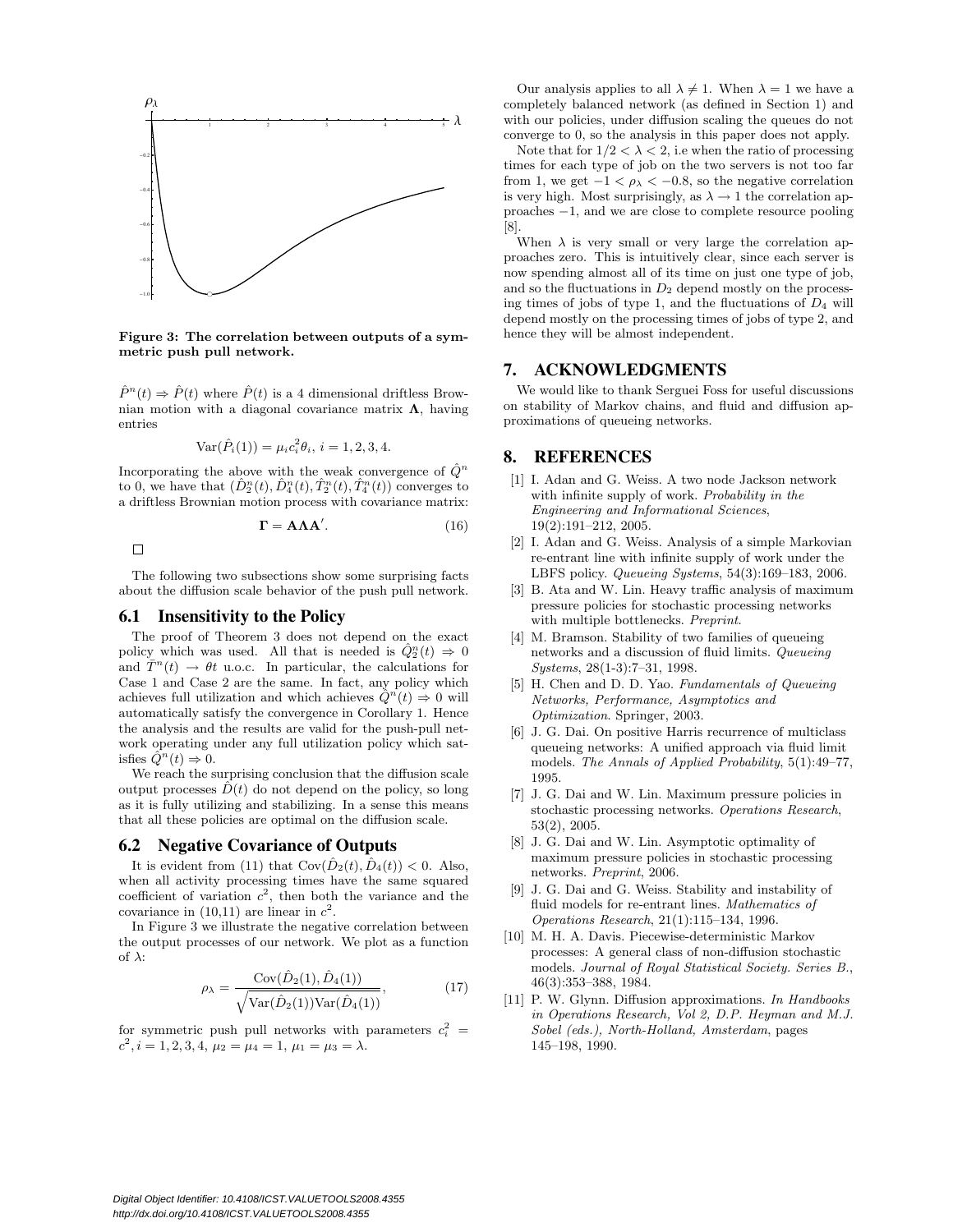- [12] Y. Guo and H. Zhang. On the stability of a simple re-entrant line with infinite supply. Preprint, 2006.
- [13] Y. Guo and H. Zhang. Positive Harris recurrence of re-entrant lines with infinite supply. Preprint, 2007.
- [14] M. J. Harrison. Brownian models of queueing networks with heterogeneous customer populations. In Stochastic Differential Systems, Stochastic Control Theory and Applications (W. Fleming and P.-L. Lions, eds.), pages 147–186, 1988.
- [15] M. J. Harrison. and R. J. Williams Brownian models of queueing networks with heterogeneous customer populations. Ann. Appl. Probab, 2(2):263–193, 1992.
- [16] S. G. Henderson, S. P. Meyn, and V. B. Tadic. Performance evaluation and policy selection in multiclass networks. Discrete Event Dynamic Systems, 13(1-2):149–189, 2003.
- [17] A. Kopzon and G. Weiss. A push pull queueing system. Operations Research Letters, 30(6):351–359, 2002.
- [18] A. Kopzon, Y. Nazarathy and G. Weiss. A push pull system with infinite supply of work. Preprint, 2008.
- [19] P. Kumar and T. Seidman. Dynamic instabilities and stabilization methods in distributed real-time scheduling of manufacturing systems. IEEE Transactions on Automatic Control, AC-35(3):289–298, 1990.
- [20] S. P. Meyn. Control Techniques for Complex Networks. Cambridge University Press, 2008.
- [21] S. P. Meyn and D. Down. Stability of generalized Jackson networks. The Annals of Applied Probability, 4(1):124–148, 1994.
- [22] S. P. Meyn and R. Tweedie. Markov Chains and Stochastic Stability. Springer-Verlag, 1993.
- [23] S. P. Meyn and R. L. Tweedie. Stability of Markovian processes II: Continuous-time processes and sampled chains. Advances in Applied Probability, 25(3):487–517, 1993.
- [24] S. P. Meyn and R. L. Tweedie. Stability of Markovian processes III: Foster-Lyapunov criteria for continuous-time processes. Advances in Applied Probability, 25(3):518–548, 1993.
- [25] Y. Nazarathy and G. Weiss. The asymptotic variance rate of finite capacity birth-death queues. Queueing Systems. To Appear., 2008.
- [26] Y. Nazarathy and G. Weiss. Near optimal control of queueing networks over a finite time horizon. Annals of Operations Research. To Appear., 2008.
- [27] A. Rybko and A. Stolyar. On the ergodicity of random processes that describe the functioning of open queueing networks. Probl. Pereda. Inf., 28(3):3–26, 1992.
- [28] G. Weiss. Jackson networks with unlimited supply of work. Journal of Applied Probability, 42(3):879–882, 2005.

# APPENDIX

# A. PROOF OF LEMMA 2

The proof requires some more concepts (c.f. [23]): We say that X is  $\psi$ -irreducible, if there exists a measure  $\psi$  on  $(S, \mathcal{B}(S))$  such that, whenever  $\psi(A) > 0$ , we have  $P_{x} \{ \tau_A <$ 

 $\infty$ } > 0 for all  $x \in \mathbb{S}$ .

Let **a** be a probability distribution on  $\mathbb{R}_+$ . Define the Markov transition function  $K_{\mathbf{a}}$  as

$$
K_{\mathbf{a}}(x,\cdot)=\int_0^\infty P^t(x,\cdot)\,\mathbf{a}(dt).
$$

A *continuous component* of  $K_a$  is a non-negative function  $T(x, A)$  which is lower semi-continuous in x, and satisfies

$$
K_{\mathbf{a}}(x, A) \geq T(x, A), \qquad x \in \mathbb{S}, \quad A \in \mathcal{B}(\mathbb{S}),
$$

We say that  $X$  is a  $T$ -process if there exists a distribution **a** such that  $K_a$  possesses a continuous component  $T$ , with  $T(x, \mathbb{S}) > 0$  for all  $x \in \mathbb{S}$ . The following proposition (c.f. Theorem 4.1(i) of [23]), connects  $\psi$ -irreducible T-processes and petiteness of compacts.

PROPOSITION 2. If X is a  $\psi$ -irreducible T-process then every compact set in  $\mathcal{B}(\mathbb{S})$  is petite.

We say that a state  $x^*$  is reachable if  $\int_0^\infty P^t(x, 0) dt > 0$ for every open neighborhood O of  $x^*$  and every  $x \in \mathbb{S}$ . It can be shown (c.f [13]) that if X is a T-process with a reachable point  $x^*$  then it is also  $\psi$ -irreducible with  $\psi(\cdot) = T(x^*, \cdot)$ .

Returning to our push pull queueing network with pull priority, it is easy to see, by Assumption (A2b), that the state  $Q(t) = 0, U(t) = 0, V(t) = 0$  is reachable.

Thus the main part of the proof is to show that  $X$  is a T-process: We need to construct a lower semi-continuous function  $T(\cdot, A)$  and a transition kernel  $K_{\mathbf{a}}(\cdot, A)$ , so that  $K_{\mathbf{a}}(x, A) \geq T(x, A)$ , for all  $(x, A) \in (\mathbb{S}, \mathcal{B}(\mathbb{S}))$ .

Following Meyn and Down [21] the construction is in several steps. The crucial step in the construction of  $T$  is to consider the initial state in a bounded rectangle, the set of states to be reached is an empty system with both servers engaged in push activity, and to then bound the probability of reaching this set after a deterministic integer time by a continuous function.

For an integer  $\ell$  define  $R_{\ell} = \{0, \ldots, \ell\}^2 \times [0, \ell)^2 \times [0, \ell)^2$ . Now take the initial state at time 0 as  $x_0 \in R_\ell$ .

Define  $Z(t) = (Q_2(t), Q_4(t), U_2(t), U_4(t))$ . Then the network state process is  $X(t) = (Z(t), V(t))$ . Let  $A_1, A_3 \in$  $\mathcal{B}(\mathbb{R}_+)$ . The set to be reached is the set  $\{Z = 0, V \in$  $A_1 \times A_3$ . For an integer time  $n_l$  we will bound  $P_{x_0}(Z(n_\ell))$  $0, V(n_{\ell}) \in A_1 \times A_3$  from below by a function  $T_l'(x_0, A_1, A_3)$ , which is continuous in  $x_0$ .

Define two events:

$$
D_{\ell} = \{ \sum_{j=1}^{k_0^i} \xi_i^j \le \frac{n_{\ell}}{4}, \xi_i^{k_0^i + 1} \ge 2n_{\ell} \text{ for } i = 1, 3 \},\
$$

for large  $n_l$  it has a positive probability, since we assume that the distribution of  $\xi_1^1, \xi_3^1$  has infinite support.

$$
E_{L,\ell} = \{\xi_i^j \le L, j = 1, \ldots, \ell + k_0^i \text{ for } i = 2, 4\},\
$$

where  $L$  is taken large enough such that,

$$
\epsilon_{L,\ell} = P(E_{L,\ell}) > 0.
$$

If we require that

$$
n_{\ell} > 4\ell + 2(\ell - 1)L + 2\frac{n_{\ell}}{4} + (k_0^1 + k_0^3)L, \tag{18}
$$

that is set  $n_\ell$  to

$$
n_{\ell} > 8\ell + 4(\ell - 1)L + 2(k_0^1 + k_0^3)L,
$$